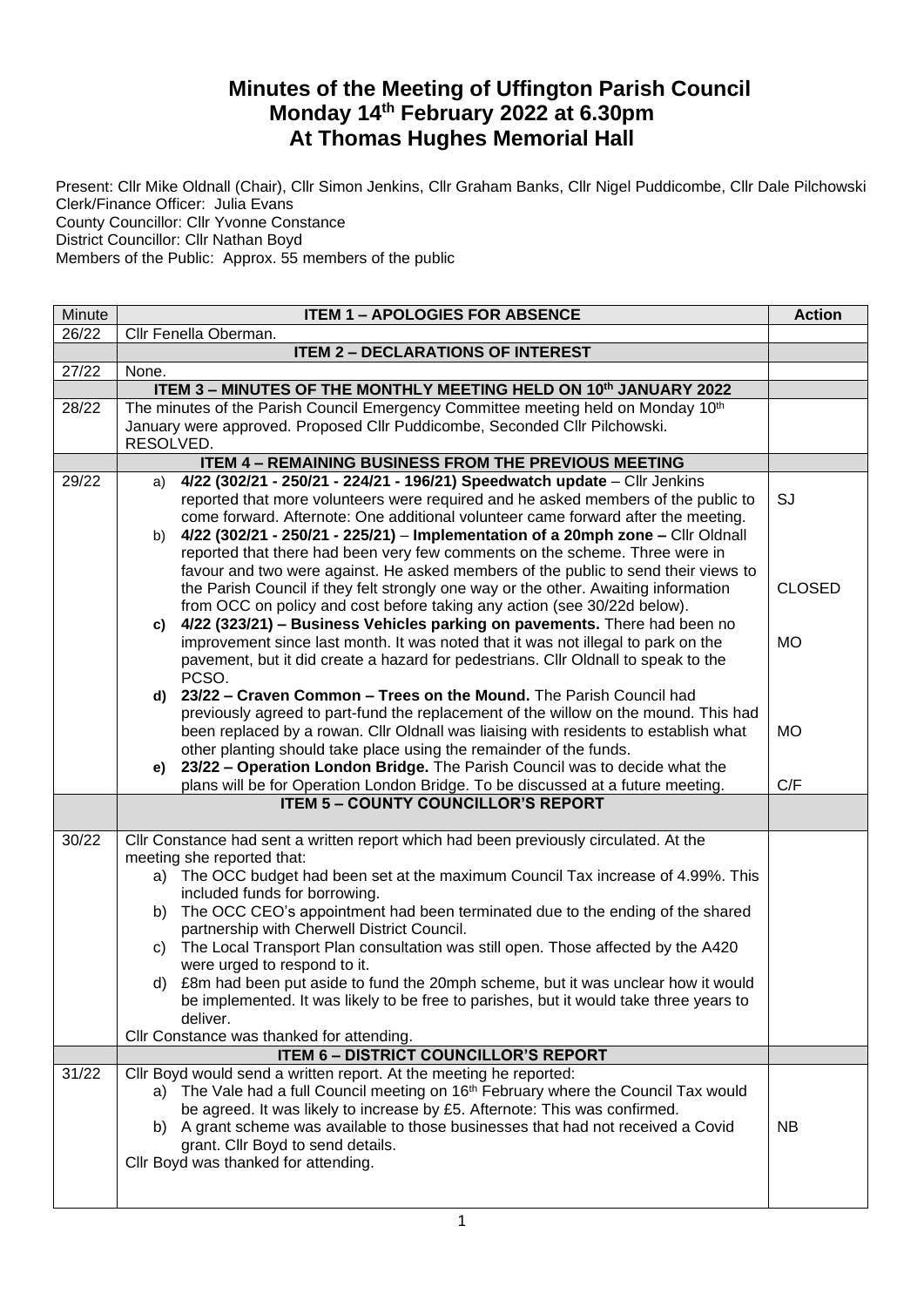|       | <b>ITEM 7 - OPEN FORUM</b>                                                                                                                                                                                                                                                                                                                                                                                                                                                                                                                                                                                                                                                                                                                                                                                                                                                                                                                                                                                                                                                                                                                                                                                                                                                                                                                                                                                                                 |           |  |
|-------|--------------------------------------------------------------------------------------------------------------------------------------------------------------------------------------------------------------------------------------------------------------------------------------------------------------------------------------------------------------------------------------------------------------------------------------------------------------------------------------------------------------------------------------------------------------------------------------------------------------------------------------------------------------------------------------------------------------------------------------------------------------------------------------------------------------------------------------------------------------------------------------------------------------------------------------------------------------------------------------------------------------------------------------------------------------------------------------------------------------------------------------------------------------------------------------------------------------------------------------------------------------------------------------------------------------------------------------------------------------------------------------------------------------------------------------------|-----------|--|
| 32/22 | Approximately 55 members of the public forum attended the Public Forum session.<br>Following the introductory discussion, a wide range of questions for Mr Fraser was<br>suggested. These questions, along with those submitted by email, will be rationalised and<br>the key questions, which have not been addressed during his talk, will be put to Mr Fraser at<br>the March meeting.                                                                                                                                                                                                                                                                                                                                                                                                                                                                                                                                                                                                                                                                                                                                                                                                                                                                                                                                                                                                                                                  |           |  |
|       | <b>ITEM 8 - ONGOING PROJECTS</b>                                                                                                                                                                                                                                                                                                                                                                                                                                                                                                                                                                                                                                                                                                                                                                                                                                                                                                                                                                                                                                                                                                                                                                                                                                                                                                                                                                                                           |           |  |
| 33/22 | <b>Improvements to Broadband</b><br>Ms Foxhall reported that there had been no progress and she was still trying to make<br>contact with either the suppliers or the relevant officers in OCC. Cllr Boyd agreed to chase.<br>Cllr Oldnall to email Cllrs Boyd and Constance.                                                                                                                                                                                                                                                                                                                                                                                                                                                                                                                                                                                                                                                                                                                                                                                                                                                                                                                                                                                                                                                                                                                                                               |           |  |
| 34/22 | Access to the Paddock (formerly Vehicle Bridge to the Allotments).<br>Cllr Jenkins reported that there was no progress. He was to chase for an update.<br>SJ                                                                                                                                                                                                                                                                                                                                                                                                                                                                                                                                                                                                                                                                                                                                                                                                                                                                                                                                                                                                                                                                                                                                                                                                                                                                               |           |  |
| 35/22 | Conversion of the three stiles on FP26. Three stiles were to be replaced by kissing<br>gates. An application for funding had been submitted to TOE and an assessor had been out<br>to look at the site.                                                                                                                                                                                                                                                                                                                                                                                                                                                                                                                                                                                                                                                                                                                                                                                                                                                                                                                                                                                                                                                                                                                                                                                                                                    | SJ        |  |
|       | <b>ITEM 9 - PLANNING MATTERS</b>                                                                                                                                                                                                                                                                                                                                                                                                                                                                                                                                                                                                                                                                                                                                                                                                                                                                                                                                                                                                                                                                                                                                                                                                                                                                                                                                                                                                           |           |  |
| 36/22 | New Applications to be considered:<br>a) P21/V3477/FUL - Border Meadows, Woolstone Road. Variation of condition 2 on<br>application P19/V2064/FUL - raise the ridge line for the centre section of the build.<br>Response due by 5 <sup>th</sup> February. There were no objections. Afternote: Permission<br>granted.<br>b) P22/V0090/LB - The Baker's Arms, High Street. To mount an additional wall<br>mounted aluminium street name plate beneath and existing street name place<br>containing additional information to side elevation of an existing building. Response<br>due by 11 <sup>th</sup> February. There were no objections.<br>P22/V0163/DIS - Dragon Hill, Woolstone Road. Discharge of condition 4 -<br>C)<br>surface water drainage. For information only.<br>P22/V0010/HH - Broadway Farm. Revision to application P21/V0360/HH in order<br>d)<br>to create a detached annex. The proposal seeks planning permission to revise the<br>previously agreed application to create an attached annex, to now make the annex<br>detached from the rear of the garage, in effect moving the building by 1.5m and<br>establish a walkway in between the two buildings. The purpose will remain the same<br>as will the materials being used. Response due by 15 <sup>th</sup> February. There were no<br>objections.<br>Planning application responses were proposed by Cllr Banks and seconded by Cllr Jenkins.<br>RESOLVED. |           |  |
| 37/22 | To consider any new applications received since the publication of the agenda<br>The applicants for Moormill Farm had sent a letter informing the Parish Council that they<br>planned to change their previous application but it had not yet been received.                                                                                                                                                                                                                                                                                                                                                                                                                                                                                                                                                                                                                                                                                                                                                                                                                                                                                                                                                                                                                                                                                                                                                                               |           |  |
| 38/22 | Update on outstanding planning applications:<br>P21/V3366/N4B - Moormill Barn, Moormill Farm. For information only.<br>a)<br>P21/V3460/LDP - 1 Hill View. Single storey rear extension. Permitted development<br>b)<br>application. For information only. Approved.<br>P21/V3056/HH - 9 Jacksmeadow. Extension to existing fence (retrospective).<br>C)<br>Awaiting determination.                                                                                                                                                                                                                                                                                                                                                                                                                                                                                                                                                                                                                                                                                                                                                                                                                                                                                                                                                                                                                                                         |           |  |
| 39/22 | Britchcombe Farm - report on Working Group meeting. The minutes of the last<br>a)<br>meeting had been circulated. The next meeting was to be held on 22 <sup>nd</sup> February. A<br>member of the public asked whether more members were required. Cllr Jenkins was<br>not sure but agreed to put forward any new volunteers.<br>Discussion with Raoul Fraser. There was a discussion on the format of Mr<br>b)<br>Fraser's talk given the feedback in the Open Forum. The Chairman stated that it<br>would be in the Large Hall and based on the rationalised list of questions from the<br>Public Forum (See 32/22 above).<br>World Heritage Status. Cllr Boyd felt that there was support for the idea that White<br>C)<br>Horse Hill should be a World Heritage site, but he noted that the process would take<br>at least ten years.<br>Talk by Mr David Miles. Cllr Jenkins reported that this had been booked for 22 <sup>nd</sup><br>d)<br>February.                                                                                                                                                                                                                                                                                                                                                                                                                                                                              | <b>SJ</b> |  |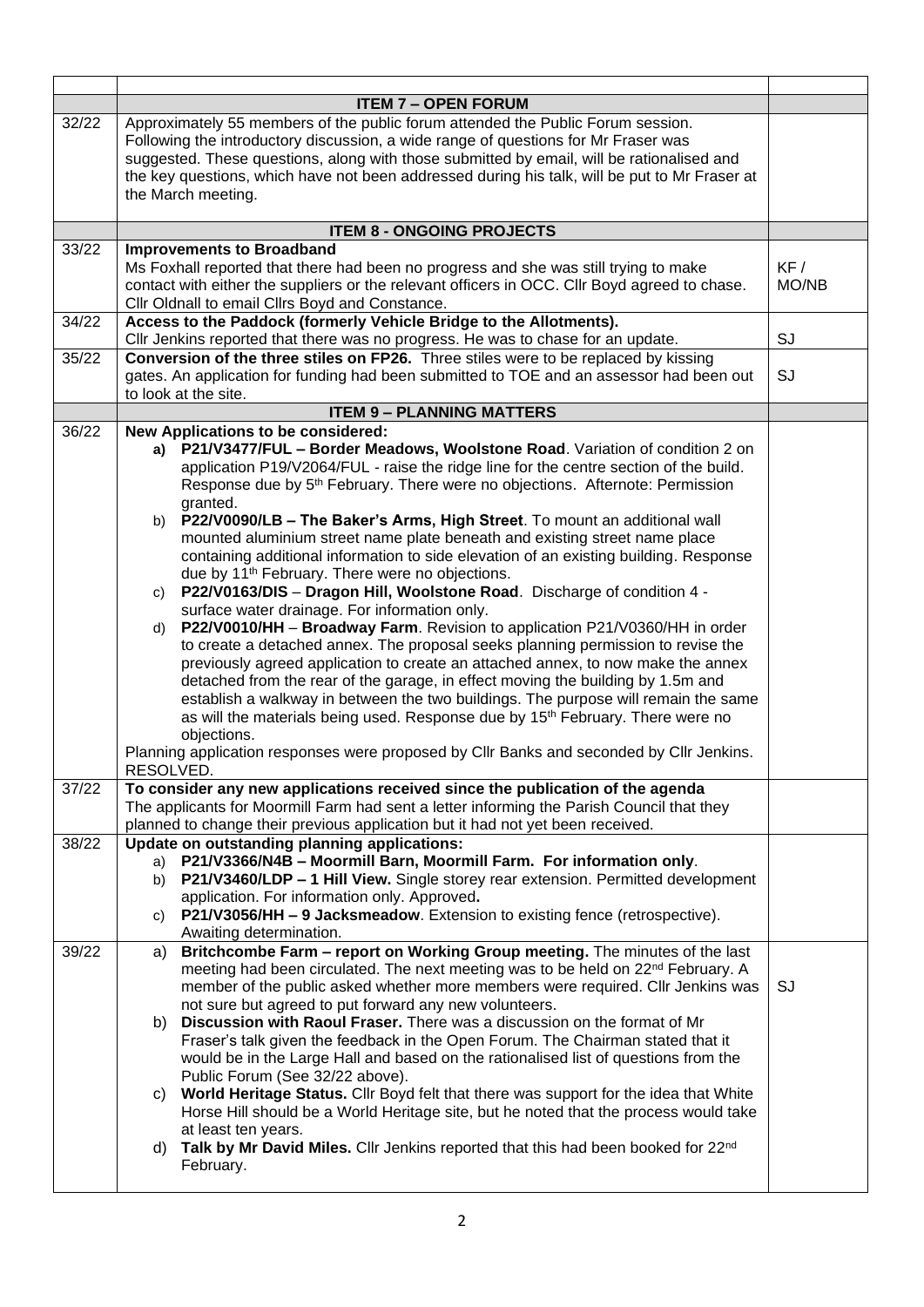|       |                   | <b>ITEM 10 - FINANCE</b>                                                                                                                                                                                                                                                                                                                                                                                                                                                                                                                                                                                                                                                                                                     |                               |
|-------|-------------------|------------------------------------------------------------------------------------------------------------------------------------------------------------------------------------------------------------------------------------------------------------------------------------------------------------------------------------------------------------------------------------------------------------------------------------------------------------------------------------------------------------------------------------------------------------------------------------------------------------------------------------------------------------------------------------------------------------------------------|-------------------------------|
| 40/22 | a)                | To approve February payments: Payments totalling £1171.50 were approved.<br>Proposed: Cllr Puddicombe, seconded: Cllr Pilchowski. RESOLVED. Cllr Oldnall to<br>authorise the payments online.                                                                                                                                                                                                                                                                                                                                                                                                                                                                                                                                | МO                            |
|       | b)                | To consider Members allowances. A note on this matter had been circulated. It<br>was noted that Members could claim expenses and it was not felt appropriate to<br>approve Members allowances. However, it was felt that the Chairman should<br>receive an allowance. Cllr Oldnall suggested that the budget should be reviewed to<br>enable an allocation of £300 for a Chairman's Allowance. This was approved.<br>Proposed Cllr Pilchowski, Seconded Cllr Banks. RESOLVED.                                                                                                                                                                                                                                                | MO/Clerk                      |
|       | C)                | Interim Audit Report. The report had been previously circulated. It was reviewed<br>and comments noted. No action arising.                                                                                                                                                                                                                                                                                                                                                                                                                                                                                                                                                                                                   |                               |
|       |                   | ITEM 11 - THE JUBILEE FIELD TRUST                                                                                                                                                                                                                                                                                                                                                                                                                                                                                                                                                                                                                                                                                            |                               |
| 41/22 | a)<br>b)          | <b>Update.</b> Nothing to report.<br>Monthly play area inspection.<br>Not discussed.                                                                                                                                                                                                                                                                                                                                                                                                                                                                                                                                                                                                                                         |                               |
|       | C)                | Memorial Bench on Jubilee Field. Not discussed - carry forward.<br>d) Applications to use the field. The Brownies have applied to use the field on 15<br>May for their annual get together. They were to conduct a recce.                                                                                                                                                                                                                                                                                                                                                                                                                                                                                                    | <b>FO</b>                     |
|       | e)                | Dogs in Play area. Cllr Pilchowski reported that owners had been allowing dogs to<br>run around in the playground. Signs were installed stating that dogs were not<br>allowed in this area, but they were being ignored. To be monitored.                                                                                                                                                                                                                                                                                                                                                                                                                                                                                    | <b>DP</b>                     |
|       |                   | <b>ITEM 12 - ALLOTMENTS UPDATE</b>                                                                                                                                                                                                                                                                                                                                                                                                                                                                                                                                                                                                                                                                                           |                               |
| 42/22 |                   | <b>Allotments Update</b><br>Nothing to report.                                                                                                                                                                                                                                                                                                                                                                                                                                                                                                                                                                                                                                                                               |                               |
|       |                   | <b>ITEM 13 - OSR UPDATE</b>                                                                                                                                                                                                                                                                                                                                                                                                                                                                                                                                                                                                                                                                                                  |                               |
| 43/22 | <b>OSR Update</b> | a) Asset of Community Value. Cllr Puddicombe reported that the Trustees did not<br>feel that the Parish Council should request a renewal of the ACV. It had not                                                                                                                                                                                                                                                                                                                                                                                                                                                                                                                                                              | <b>NP</b>                     |
|       |                   | provided any benefit in the five years it had been in place.<br>b) Window repair. The estimate cost was £1926. Only one quote had been received<br>so far. It was agreed in principle that the work needed to be carried out but a second<br>quote was required. Cllr Puddicombe to contact Paul Pounds. Cllr Oldnall noted that<br>the sum was more than that available in next year's budget so it would need to<br>come from the repair fund.                                                                                                                                                                                                                                                                             | <b>NP</b>                     |
|       |                   | <b>ITEM 14 - ANNUAL / QUARTERLY REVIEWS</b>                                                                                                                                                                                                                                                                                                                                                                                                                                                                                                                                                                                                                                                                                  |                               |
| 44/22 | b)<br>C)<br>d)    | a) Emergency Plan. Reviewed. No action arising.<br>Review of Standing Orders. These had been circulated ahead of the meeting.<br>There had been a minor change regarding committee meeting. The Standing Orders<br>were approved. Proposed Cllr Jenkins, Seconded Cllr Puddicombe.<br>Review of Financial Regulations. These had been circulated ahead of the<br>meeting. There had been an addition on the management of reserves. The Financial<br>Regulations were approved. Proposed Cllr Jenkins, Seconded Cllr Puddicombe.<br><b>Councillors Code of Conduct.</b> The Vale had not yet adopted a new code of<br>conduct. No changes. The code was to be reviewed again once a new one had<br>been adopted by the Vale. |                               |
|       |                   | <b>ITEM 15 - UPKEEP (INC. WATERCOURSES)</b>                                                                                                                                                                                                                                                                                                                                                                                                                                                                                                                                                                                                                                                                                  |                               |
| 45/22 | a)<br>b)<br>C)    | Pond Dredging. This had been completed.<br>Village Stream. The stream was running well.<br>Plans for Tree Survey. Five companies had been contacted. Two declined to quote<br>and one did not reply. The two quotes received were considered and it was agreed<br>to appoint Ligna. Proposed Cllr Oldnall, Seconded Cllr Jenkins. Clerk to instruct                                                                                                                                                                                                                                                                                                                                                                          | <b>CLOSED</b><br><b>Clerk</b> |
|       | d)<br>e)          | them. Afternote: Actioned.<br>Jubilee Field Spring Tidy. It was agreed that this would be held on 26 <sup>th</sup> March.<br>Road litter pick dates. This event had previously been carried out in conjunction<br>with Woolstone and Longcot. It was noted that the Great British Spring Clean was<br>from 25 <sup>th</sup> March to 15 <sup>th</sup> April. It was agreed to hold this on 9 <sup>th</sup> April. Cllr Jenkins to<br>include this in the next newsletter. The Clerk was requested to book the litter pick<br>equipment. Afternote: Woolstone have agreed to the same weekend for their litter<br>pick.<br><b>ITEM 16 - GENERAL</b>                                                                           | SJ<br><b>Clerk</b>            |